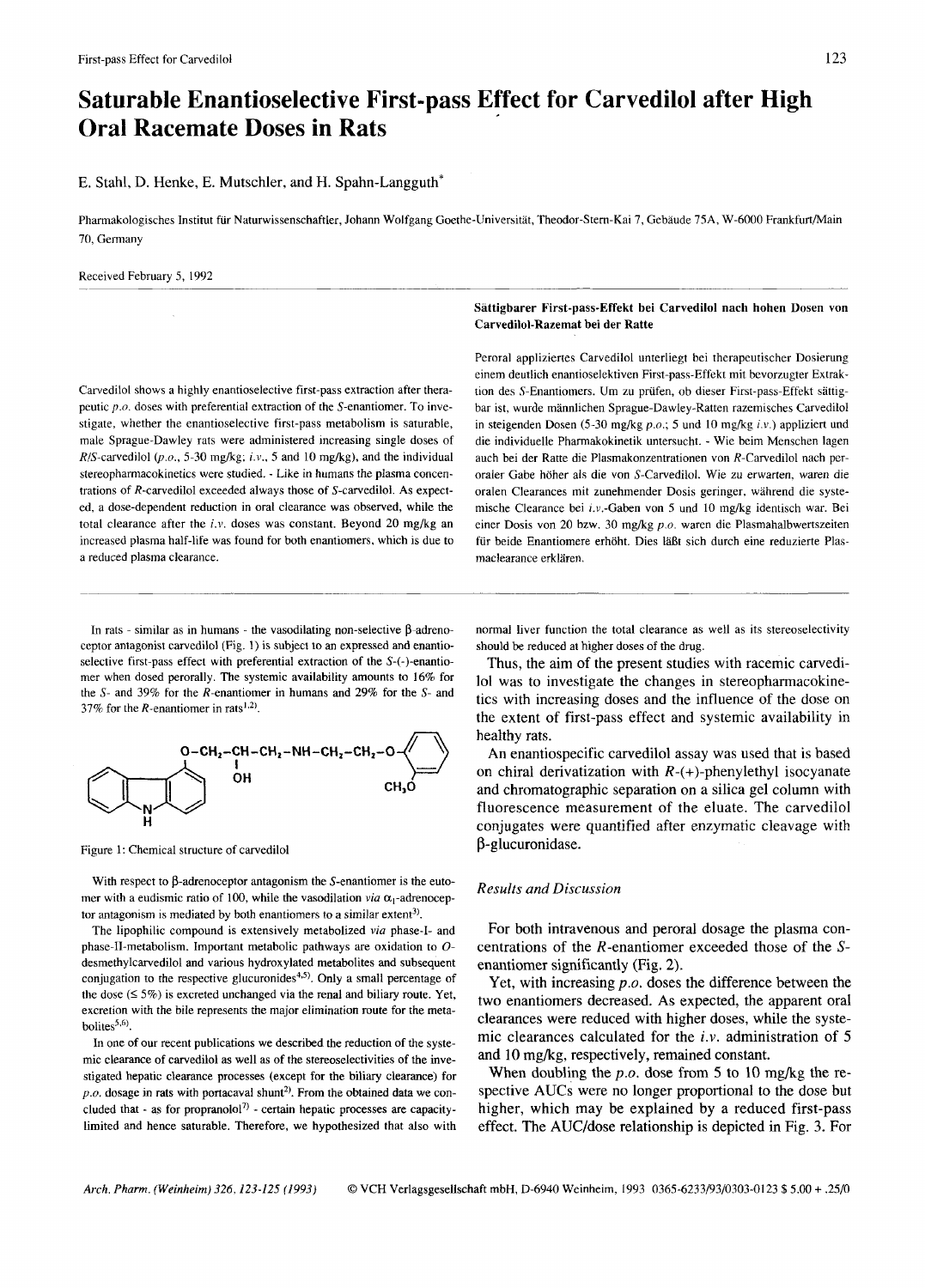Table: Average pharmacokinetic parameters for carvedilol after racemate dosage [n = 4 for 5 and 10 mg/kg, n = 2 for 20mg/kg, n = 1 for 30 mg/kg]

|                            |                  | p.o.    |                  |            |      |                        |            |        |              |            |      |                      |                  | i.v.    |              |                  |      |                        |              |  |
|----------------------------|------------------|---------|------------------|------------|------|------------------------|------------|--------|--------------|------------|------|----------------------|------------------|---------|--------------|------------------|------|------------------------|--------------|--|
|                            |                  | 5 mg/kg |                  |            |      | $10$ mg/kg             |            |        | 20 mg/kg     |            |      | $30 \, \text{mg/kg}$ |                  |         | 5 mg/kg      |                  |      | 10 ma/ka               |              |  |
|                            |                  |         | $S-(-) R-(+)$    | S/R        |      | $S-(-)$ $R-(+)$        | S/R        | $S-()$ | $R-(+)$      | S/R        |      | $S-(-) R-(+)$        | S/R              | $S-(-)$ | $R-(+)$      | S/R              |      | $S-(-)$ R- $(+)$       | -S/R         |  |
| $C_{\text{max}}$           | [ng/ml]          | 8       |                  | 25 0.32    | 83   |                        | 225 0.35   | 219    |              | 316 0.72   | 731  | 1300 0.59            |                  | 624     | 822          | 0.75             | 907  |                        | 1060 0.84    |  |
| $C_{\text{max.com}}$       | [ng/ml]          | 1.1     | 0.0              |            | 3.5  |                        | 6.3 0.51   | 5.6    |              | $3.8$ 1.47 | 28.0 |                      | 8.8 3.18         | 7.6     | 6.0          | 1.49             | 18.5 |                        | 33.9 0.82    |  |
| $t_{\rm max}$              | [h]              | 8.0     |                  | 1.4 5.60   | 1.3  | 1.2                    | 1.05       | 1.1    |              | $0.6$ 1.50 | 1.0  |                      | $1.0 \quad 1.00$ |         |              |                  |      |                        |              |  |
| $t_{\rm max.con}$          | [h]              | 8.0     | 0.0              |            | 1.0  |                        | $1.6$ 0.59 | 1.0    |              | 1.0 1.00   | 2.0  |                      | $3.0\quad 0.67$  |         |              |                  |      |                        |              |  |
| $t_{V_2}$                  | [h]              | 6.7     |                  | $2.7$ 2.50 | 3.9  | 4.6                    | 0.98       | 12.5   |              | 13.4 0.91  | 34.8 |                      | 31.2 1.25        | 4.8     | 4.0          | 1.26             | 2.4  | 3.0                    | 0.82         |  |
| $AUC_{0\rightarrow\infty}$ | $[ng ml^{-1}$ h] | 93      |                  | 186 0.50   | 420  | 1227 0.34              |            | 3851   |              | 6080 0.65  |      | 15276 17943 0.85     |                  | 1538    | 2440         | 0.65             | 2121 | 3630 0.58              |              |  |
| <b>MRT</b>                 | [h]              | 11.2    |                  | $7.7$ 1.44 | 6.1  |                        | 7.2 0.96   | 19.1   | 20.3         | 0.93       | 49.4 |                      | 43.6 1.13        | 6.7     | 5.8          | 1.19             | 3.6  | 4.4                    | 0.83         |  |
| MRT <sub>.con</sub>        | [h]              |         |                  |            |      |                        |            |        |              |            |      |                      |                  | 3.6     | 4.3          | 1.57             | 4.4  |                        | $3.8$ $0.92$ |  |
| $Ae_{0-\infty}$            | [%]              |         | 0.010 0.011      | 0.88       |      | $0.006$ $0.007$ $0.82$ |            | 0.006  | $0.003$ 2.19 |            |      | $0.163$ 0.098        | 1.66             | 0.042   | 0.039        | 1.15             |      | 0.078 0.058 1.34       |              |  |
| $Ae_{0+\infty,con}$ [%]    |                  |         | 0.006 0.004 1.30 |            |      | 0.002 0.001 1.70       |            | 0.001  | $0.001$ 0.39 |            |      | 0.001 0.001 0.42     |                  | 0.002   | $0.002$ 1.24 |                  |      | $0.005$ $0.009$ $0.45$ |              |  |
| CL.                        | [ml/min]         |         |                  |            |      |                        |            |        |              |            |      |                      |                  | 10.9    | 6.9          | 1.65             | 11.7 | 6.6                    | 1.76         |  |
| CL,                        | [ml/min]         | 183.0   | 91.9 1.99        |            | 73.3 | 22.5                   | 3.13       | 17.0   | 11.1         | 1.55       | 3.27 |                      | 2.79 1.17        |         |              |                  |      |                        |              |  |
| $CL_{R}$                   | (ml/min)         |         | 0.018 0.010 1.76 |            |      | 0.004 0.001 2.46       |            |        | 0.001 0.0003 | 3.60       |      | 0.005 0.003 1.96     |                  | 0.005   | 0.003        | 1.56             |      | 0.009 0.004 2.34       |              |  |
| $CL_{R.com}$               | [m]/min]         | 0.092   | 0.0              |            |      | 0.016 0.013 3.51       |            | 0.020  | 0.100        | 0.20       |      | 0.003 0.032 0.09     |                  | 0.022   | 0.020        | 0.75             |      | $0.026$ 0.044          | 0.74         |  |
| $V_{ss}$                   | [L]              |         |                  |            |      |                        |            |        |              |            |      |                      |                  | 41      |              | $2.1 \quad 1.97$ | 2.4  |                        | $1.7$ 1.43   |  |
| F                          |                  |         | 0.058 0.073 0.79 |            |      | 0.186 0.318 0.59       |            |        |              |            |      |                      |                  |         |              |                  |      |                        |              |  |



Figure 2: Median plasma concentration *vs*. time curves for the carvedilol enantiomers and their glucuronides after a single i.v. or *p.0.* dose of 10 mgkg racemic carvedilol

the 20 mg/kg dose an increased plasma half-life was found for both enantiomers, which is due to a reduced plasma clearance.

In contrast to the observations made for unchanged carvedilol, the  $S/R$ -ratio for the conjugates in plasma increased

after *p.0.* administration due to a smaller raise of the R-carvedilol conjugate than of the S-carvedilol conjugate concentrations.

The renal excretion of both carvedilol and its glucuronides were low. The renal clearances of the carvedilol enantiomers and the respective glucuronides were in a similar range for the two *i.v.* doses, yet they were significantly lower for the high *p.0.* doses indicating that active renal processes are contributing to the clearance, which are saturated when the systemic concentrations are above a certain level. All pharmacokinetic parameters are given in Table 1.

The nonlinear pharmacokinetics of carvedilol, *i.e.* the higher than proportional increase in systemic availability and the fact that the enantiomer ratio in plasma approaches 1, are supporting the hypothesis of a dose-dependent (saturable) first-pass effect for carvedilol. In addition, the systemic clearance is decreased with high doses. However, it remains to be investigated, which role the various phase-1 and phase-11-routes are playing with respect to saturability of clearance and its stereoselectivity.

This study was supported by Deutsche Forschungsgemeinschaft and Dr. Robert-Pfleger-Stiftung (Bamberg, FRG). Carvedilol enantiomers were kindly provided by Boehringer Mannheim (Mannheim, FRG).

## **Experimental Part**

#### *Pharmacokinetic study in rats*

To male Sprague-Dawley rats (average weight, 331 g) different doses of racemic carvedilol were administered intravenously (5 and 10 mg/kg) and perorally (5, 10, 20, 30 mgkg). Each *5* and 10 mgkg dose was given to a group of 3 animals. Two rats were administered 20 mg/kg racemic carvedilol, while one rat received the very high dose of 30 mg/kg.

Blood samples of *0.25* to 0.5 ml were drawn from the femoral vein and the respective volume substituted by *Ringer* solution. Sampling times were